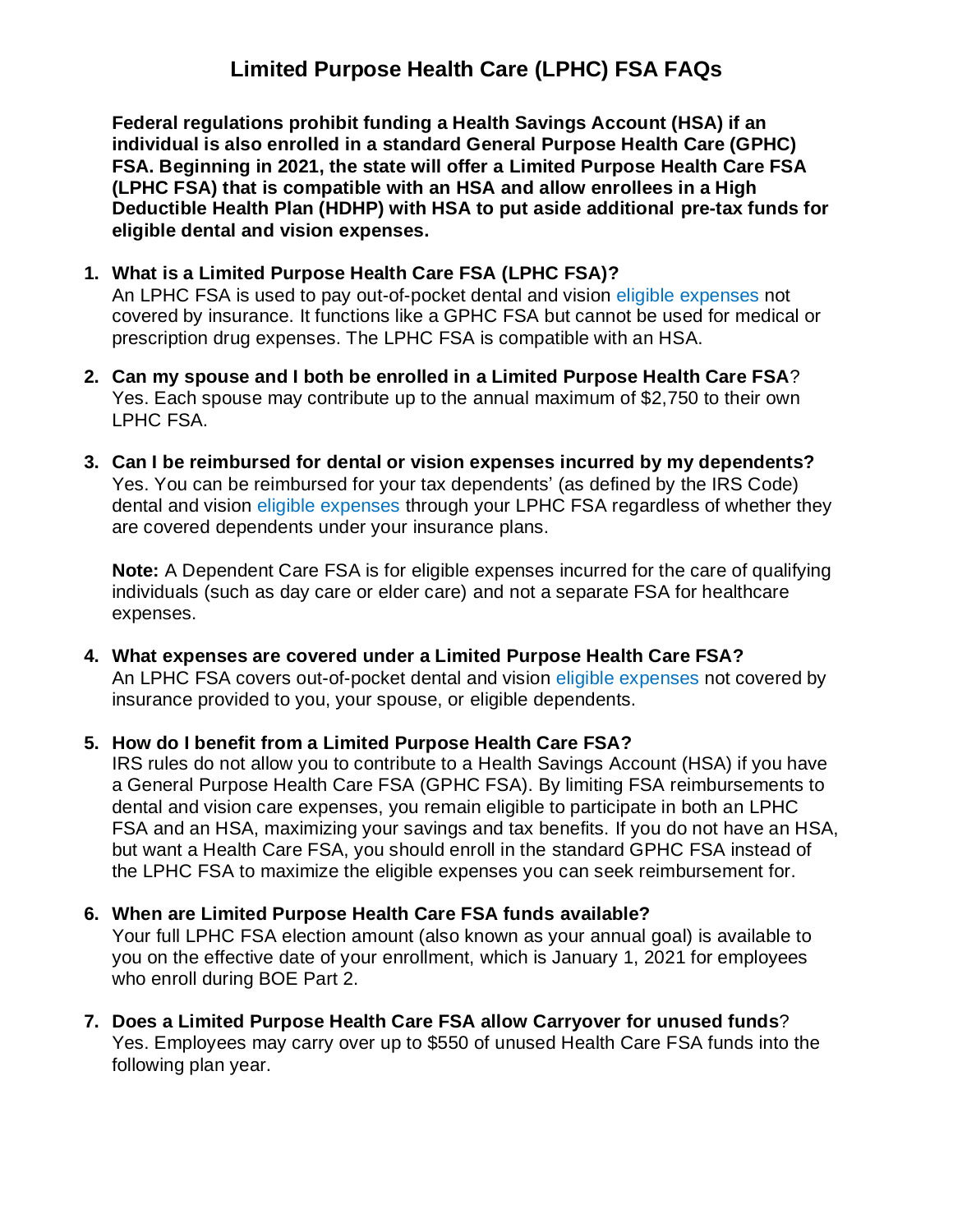**8. Can I have a both a General Purpose Health Care FSA and a Limited Purpose Health Care FSA?**

No. IRS rules only allow enrollment in a single type of Health Care FSA during one plan year.

**9. Can I use funds from both a Health Savings Account and the Limited Purpose Health Care FSA to cover the same eligible expense?**

No. An eligible expense may only be covered by funds from a single account. You cannot use funds from both an HSA and the LPHC FSA for the same expense reimbursement.

**10.Will I receive a Limited Purpose Health Care FSA debit card to pay for eligible expenses?**

Yes. WageWorks will mail you an LPHC FSA Card before the date that your FSA plan is effective.

**11. Can I ever use Limited Purpose Health Care FSA funds for out-of-pocket health related expenses?**

Your LPHC FSA remains limited to dental and vision [eligible expenses](https://www.wageworks.com/employees/support-center/limited-purpose-fsa-eligible-expenses-table/) until you meet the State HDHP in-network annual deductible and provide proof to WageWorks that the deductible was met. You will need to obtain an Explanation of Benefits (EOB) from your health insurance carrier verifying you or your covered dependents met the in-network annual deductible. Once you've submitted your EOB and the [HSA/HDHP](https://www.michigan.gov/documents/mdcs/DeductibleForm_706259_7.pdf) Deductible [Form](https://www.michigan.gov/documents/mdcs/DeductibleForm_706259_7.pdf) to WageWorks, you can also use your HC FSA for health and prescription drug related [eligible expenses](https://www.wageworks.com/employees/support-center/healthcare-fsa-eligible-expenses-table/) through the remainder of that calendar year.

## **12. How is a Limited Purpose Health Care FSA funded?**

You fund your Limited Purpose Health Care FSA through payroll deductions. During the Benefits Open Enrollment period, you designate how much you would like to contribute to your account for the coming calendar year (referred to as designating your annual goal). The maximum amount you can contribute is determined by the IRS. For plan year 2021, the annual maximum amount is \$2,750. The state then deducts your contribution amount from your paychecks throughout the plan year, but your entire annual goal is available to you beginning January 1, 2021.

## **13.What happens to my Limited Purpose Health Care FSA funds at the end of the calendar year?**

Similar to the standard GPHC FSA, you can [carryover](https://www.michigan.gov/mdcs/0,4614,7-147-96028---F,00.html) up to \$550 into the next plan year. Any amount over that is forfeited after the run-out period allowing you to submit eligible claims for plan year 2021 ends on March 31, 2022.

#### **14. How does enrollment in an HDHP with HSA affect my ability to enroll in a Health Care FSA?**

Employees that enroll in an HDHP with HSA midyear can elect the Limited Purpose HC FSA. If an employee has elected a standard GPHC FSA for the 2021 plan year and later experiences a qualifying life event allowing midyear enrollment in an HDHP with